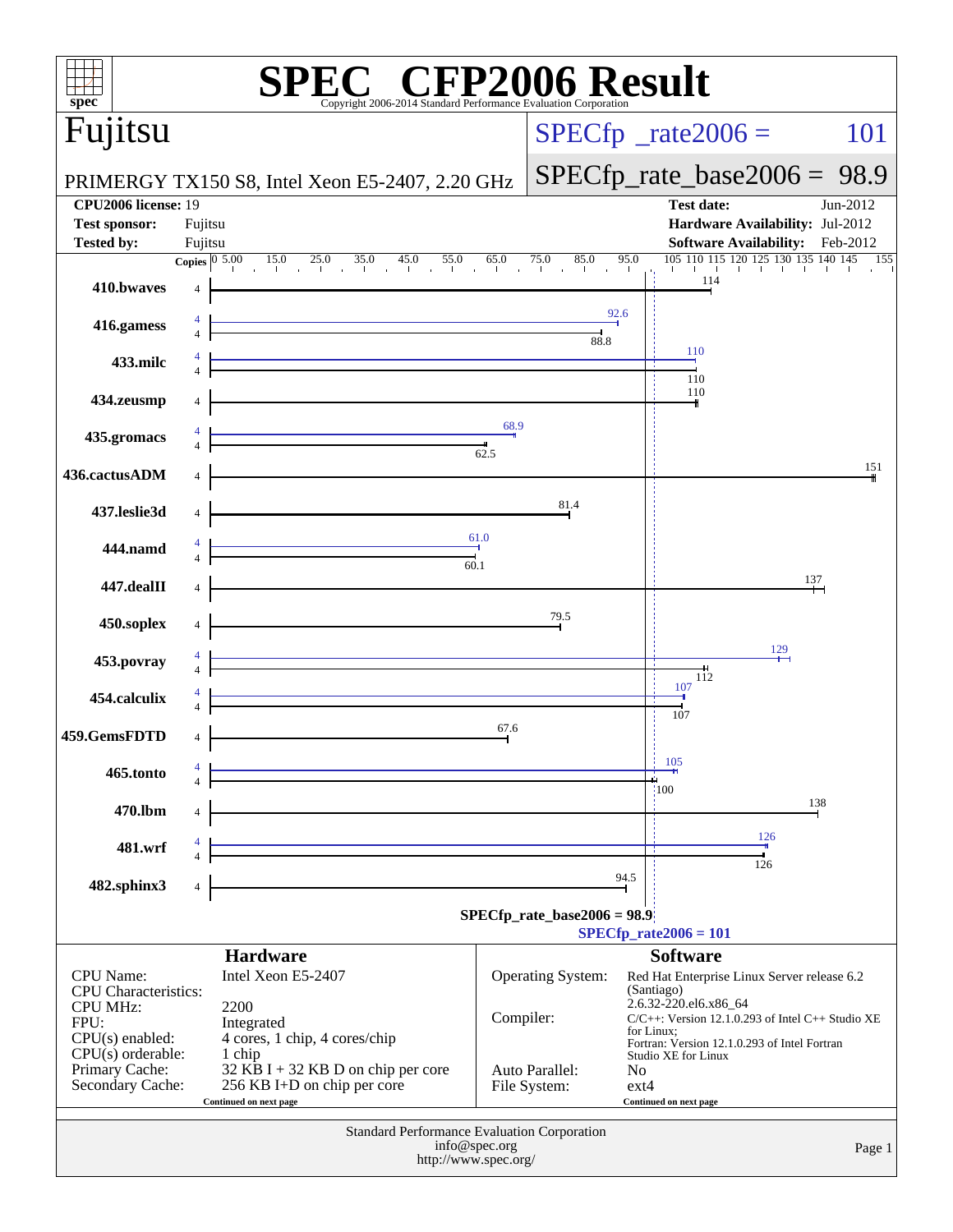| $\textbf{SPE}_{\text{Copyright 2006-2014 Standard Performance Evaluation Corporation}} \textbf{Results}$<br>$spec^{\circ}$ |                                                                           |                |            |                |       |                                                                                 |              |                             |                      |              |                                |              |                |              |
|----------------------------------------------------------------------------------------------------------------------------|---------------------------------------------------------------------------|----------------|------------|----------------|-------|---------------------------------------------------------------------------------|--------------|-----------------------------|----------------------|--------------|--------------------------------|--------------|----------------|--------------|
| Fujitsu                                                                                                                    |                                                                           |                |            |                |       |                                                                                 |              |                             | $SPECfp\_rate2006 =$ |              |                                |              |                | 101          |
| PRIMERGY TX150 S8, Intel Xeon E5-2407, 2.20 GHz                                                                            |                                                                           |                |            |                |       |                                                                                 |              |                             |                      |              | $SPECfp_rate\_base2006 = 98.9$ |              |                |              |
| CPU2006 license: 19<br><b>Test date:</b><br>Jun-2012                                                                       |                                                                           |                |            |                |       |                                                                                 |              |                             |                      |              |                                |              |                |              |
| <b>Test sponsor:</b><br>Hardware Availability: Jul-2012<br>Fujitsu                                                         |                                                                           |                |            |                |       |                                                                                 |              |                             |                      |              |                                |              |                |              |
| <b>Software Availability:</b><br>Feb-2012<br><b>Tested by:</b><br>Fujitsu                                                  |                                                                           |                |            |                |       |                                                                                 |              |                             |                      |              |                                |              |                |              |
| L3 Cache:<br>10 MB I+D on chip per chip                                                                                    |                                                                           |                |            |                |       | <b>System State:</b><br>Run level 3 (multi-user)<br>Base Pointers:<br>32/64-bit |              |                             |                      |              |                                |              |                |              |
| Memory:                                                                                                                    | Other Cache:<br>None<br>48 GB (6 x 8 GB 2Rx4 PC3L-12800R-11, ECC, running |                |            |                |       |                                                                                 |              | Peak Pointers:<br>32/64-bit |                      |              |                                |              |                |              |
| at 1067 MHz and CL7)<br>Other Software:<br>None<br>Disk Subsystem:<br>1 x SATA, 500 GB, 7200 RPM                           |                                                                           |                |            |                |       |                                                                                 |              |                             |                      |              |                                |              |                |              |
| Other Hardware:<br>None                                                                                                    |                                                                           |                |            |                |       |                                                                                 |              |                             |                      |              |                                |              |                |              |
|                                                                                                                            |                                                                           |                |            |                |       |                                                                                 |              |                             |                      |              |                                |              |                |              |
| <b>Results Table</b>                                                                                                       |                                                                           |                |            |                |       |                                                                                 |              |                             |                      |              |                                |              |                |              |
|                                                                                                                            |                                                                           |                |            | <b>Base</b>    |       |                                                                                 |              |                             |                      |              | <b>Peak</b>                    |              |                |              |
| <b>Benchmark</b>                                                                                                           | <b>Copies</b>                                                             | <b>Seconds</b> | Ratio      | <b>Seconds</b> | Ratio | <b>Seconds</b>                                                                  | <b>Ratio</b> | <b>Copies</b>               | <b>Seconds</b>       | <b>Ratio</b> | <b>Seconds</b>                 | <b>Ratio</b> | <b>Seconds</b> | <b>Ratio</b> |
| 410.bwayes                                                                                                                 | $\overline{4}$                                                            | 478            | 114        | 478            | 114   | 478                                                                             | 114          | $\Delta$                    | 478                  | 114          | 478                            | 114          | 478            | 114          |
| 416.gamess                                                                                                                 | $\overline{4}$                                                            | 884            | 88.6       | 882            | 88.8  | 882                                                                             | 88.8         | $\overline{4}$              | 846                  | 92.6         | 848                            | 92.4         | 846            | 92.6         |
| 433.milc                                                                                                                   | $\overline{4}$                                                            | 333            | 110        | 333            | 110   | 333                                                                             | 110          | Δ                           | 333                  | <b>110</b>   | 333                            | 110          | 333            | 110          |
| 434.zeusmp                                                                                                                 | $\overline{4}$                                                            | 329            | 111        | 330            | 110   | 330                                                                             | 110          | Δ                           | 329                  | 111          | 330                            | <b>110</b>   | 330            | 110          |
| 435.gromacs                                                                                                                | $\overline{4}$                                                            | 459            | 62.3       | 455            | 62.7  | 457                                                                             | 62.5         | $\Delta$                    | 413                  | 69.2         | 415                            | 68.8         | 415            | 68.9         |
| 436.cactusADM                                                                                                              | $\overline{4}$                                                            | 318            | 150        | 316            | 151   | 317                                                                             | 151          | $\overline{4}$              | 318                  | 150          | 316                            | 151          | 317            | <b>151</b>   |
| 437.leslie3d                                                                                                               | $\overline{4}$                                                            | 462            | 81.4       | 461            | 81.5  | 462                                                                             | 81.4         | 4                           | 462                  | 81.4         | 461                            | 81.5         | 462            | 81.4         |
| 444.namd                                                                                                                   | $\overline{4}$                                                            | 533            | 60.1       | 534            | 60.1  | 534                                                                             | 60.1         | $\Delta$                    | 526                  | 60.9         | 526                            | 61.0         | 526            | 61.0         |
| 447.dealII                                                                                                                 | $\overline{4}$                                                            | 328            | 139        | 334            | 137   | 334                                                                             | 137          | $\overline{4}$              | 328                  | 139          | 334                            | 137          | 334            | 137          |
| 450.soplex                                                                                                                 | $\overline{4}$                                                            | 421            | 79.3       | 419            | 79.6  | 419                                                                             | 79.5         | 4                           | 421                  | 79.3         | 419                            | 79.6         | 419            | 79.5         |
| 453.povray                                                                                                                 | $\overline{4}$                                                            | 190            | 112        | 190            | 112   | 189                                                                             | 113          | 4                           | 162                  | 132          | 165                            | 129          | 165            | 129          |
| 454.calculix                                                                                                               | $\overline{4}$                                                            | 309            | 107        | 308            | 107   | 309                                                                             | 107          | $\overline{4}$              | 307                  | 107          | 306                            | 108          | 307            | 107          |
| 459.GemsFDTD                                                                                                               | $\overline{4}$                                                            | 628            | 67.6       | 627            | 67.6  | 629                                                                             | 67.5         | $\overline{4}$              | 628                  | 67.6         | 627                            | 67.6         | 629            | 67.5         |
| 465.tonto                                                                                                                  | $\overline{4}$                                                            | 392            | <b>100</b> | 389            | 101   | 392                                                                             | 100          | 4                           | 371                  | 106          | 374                            | 105          | 374            | <b>105</b>   |
| 470.1bm                                                                                                                    | $\overline{4}$                                                            | 399            | 138        | 398            | 138   | 398                                                                             | 138          | $\overline{\mathcal{A}}$    | 399                  | 138          | 398                            | 138          | 398            | 138          |
| 481.wrf                                                                                                                    | $\overline{4}$                                                            | 355            | 126        | 356            | 126   | 356                                                                             | 126          | Δ                           | 355                  | 126          | 353                            | 127          | 353            | <u>126</u>   |
|                                                                                                                            |                                                                           |                |            |                |       |                                                                                 |              |                             |                      |              |                                |              |                |              |

Results appear in the [order in which they were run.](http://www.spec.org/auto/cpu2006/Docs/result-fields.html#RunOrder) Bold underlined text [indicates a median measurement.](http://www.spec.org/auto/cpu2006/Docs/result-fields.html#Median)

[482.sphinx3](http://www.spec.org/auto/cpu2006/Docs/482.sphinx3.html) 4 825 94.5 **[825](http://www.spec.org/auto/cpu2006/Docs/result-fields.html#Median) [94.5](http://www.spec.org/auto/cpu2006/Docs/result-fields.html#Median)** 827 94.3 4 825 94.5 **[825](http://www.spec.org/auto/cpu2006/Docs/result-fields.html#Median) [94.5](http://www.spec.org/auto/cpu2006/Docs/result-fields.html#Median)** 827 94.3

**[Submit Notes](http://www.spec.org/auto/cpu2006/Docs/result-fields.html#SubmitNotes)**

 The numactl mechanism was used to bind copies to processors. The config file option 'submit' was used to generate numactl commands to bind each copy to a specific processor. For details, please see the config file.

### **[Operating System Notes](http://www.spec.org/auto/cpu2006/Docs/result-fields.html#OperatingSystemNotes)**

 Stack size set to unlimited using "ulimit -s unlimited" Transparent Huge Pages enabled with: echo always > /sys/kernel/mm/redhat\_transparent\_hugepage/enabled runspec command invoked through numactl i.e.: numactl --interleave=all runspec <etc>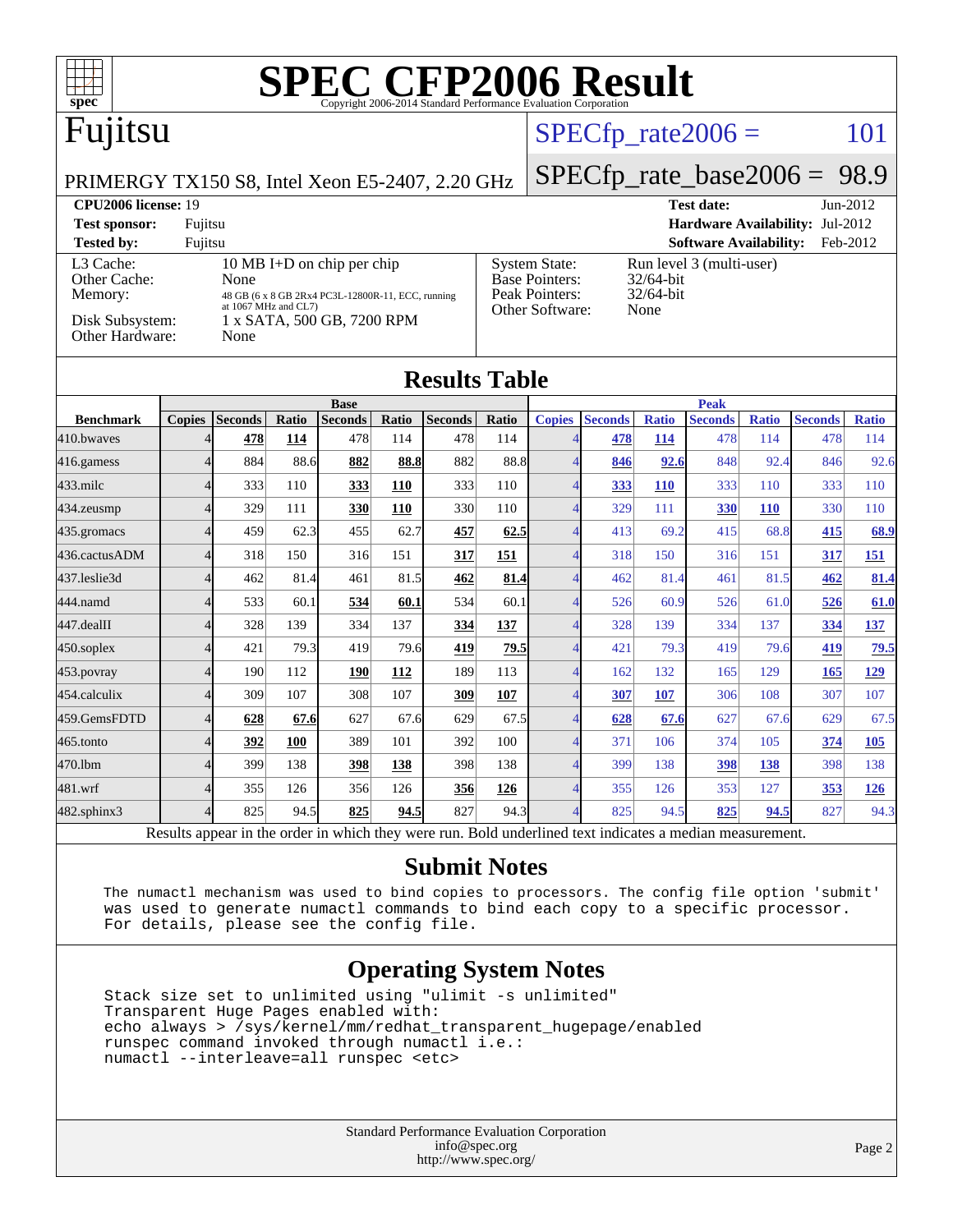

# **[SPEC CFP2006 Result](http://www.spec.org/auto/cpu2006/Docs/result-fields.html#SPECCFP2006Result)**

## Fujitsu

 $SPECTp_rate2006 = 101$ 

PRIMERGY TX150 S8, Intel Xeon E5-2407, 2.20 GHz

### **[CPU2006 license:](http://www.spec.org/auto/cpu2006/Docs/result-fields.html#CPU2006license)** 19 **[Test date:](http://www.spec.org/auto/cpu2006/Docs/result-fields.html#Testdate)** Jun-2012

[SPECfp\\_rate\\_base2006 =](http://www.spec.org/auto/cpu2006/Docs/result-fields.html#SPECfpratebase2006) 98.9

**[Test sponsor:](http://www.spec.org/auto/cpu2006/Docs/result-fields.html#Testsponsor)** Fujitsu **[Hardware Availability:](http://www.spec.org/auto/cpu2006/Docs/result-fields.html#HardwareAvailability)** Jul-2012 **[Tested by:](http://www.spec.org/auto/cpu2006/Docs/result-fields.html#Testedby)** Fujitsu **[Software Availability:](http://www.spec.org/auto/cpu2006/Docs/result-fields.html#SoftwareAvailability)** Feb-2012

### **[General Notes](http://www.spec.org/auto/cpu2006/Docs/result-fields.html#GeneralNotes)**

Environment variables set by runspec before the start of the run: LD\_LIBRARY\_PATH = "/SPECcpu2006/libs/32:/SPECcpu2006/libs/64"

 Binaries compiled on a system with 2x E5-2650 CPU + 96 GB memory using RHEL6.2 For information about Fujitsu please visit: <http://www.fujitsu.com>

**[Base Compiler Invocation](http://www.spec.org/auto/cpu2006/Docs/result-fields.html#BaseCompilerInvocation)**

[C benchmarks](http://www.spec.org/auto/cpu2006/Docs/result-fields.html#Cbenchmarks):  $\text{icc}$   $-\text{m64}$ 

[C++ benchmarks:](http://www.spec.org/auto/cpu2006/Docs/result-fields.html#CXXbenchmarks) [icpc -m64](http://www.spec.org/cpu2006/results/res2012q3/cpu2006-20120810-24090.flags.html#user_CXXbase_intel_icpc_64bit_bedb90c1146cab66620883ef4f41a67e)

[Fortran benchmarks](http://www.spec.org/auto/cpu2006/Docs/result-fields.html#Fortranbenchmarks): [ifort -m64](http://www.spec.org/cpu2006/results/res2012q3/cpu2006-20120810-24090.flags.html#user_FCbase_intel_ifort_64bit_ee9d0fb25645d0210d97eb0527dcc06e)

[Benchmarks using both Fortran and C](http://www.spec.org/auto/cpu2006/Docs/result-fields.html#BenchmarksusingbothFortranandC):<br>icc -m64 ifort -m64  $-m64$  ifort  $-m64$ 

### **[Base Portability Flags](http://www.spec.org/auto/cpu2006/Docs/result-fields.html#BasePortabilityFlags)**

| 410.bwaves: -DSPEC CPU LP64                  |                                                                |
|----------------------------------------------|----------------------------------------------------------------|
| 416.gamess: -DSPEC_CPU_LP64                  |                                                                |
| 433.milc: -DSPEC CPU LP64                    |                                                                |
| 434.zeusmp: - DSPEC CPU LP64                 |                                                                |
| 435.gromacs: -DSPEC_CPU_LP64 -nofor_main     |                                                                |
| 436.cactusADM: - DSPEC CPU LP64 - nofor main |                                                                |
| 437.leslie3d: -DSPEC CPU LP64                |                                                                |
| 444.namd: -DSPEC CPU LP64                    |                                                                |
| 447.dealII: -DSPEC CPU LP64                  |                                                                |
| 450.soplex: -DSPEC_CPU_LP64                  |                                                                |
| 453.povray: -DSPEC_CPU_LP64                  |                                                                |
| 454.calculix: - DSPEC CPU LP64 - nofor main  |                                                                |
| 459.GemsFDTD: - DSPEC_CPU LP64               |                                                                |
| 465.tonto: - DSPEC CPU LP64                  |                                                                |
| 470.1bm: - DSPEC CPU LP64                    |                                                                |
|                                              | 481.wrf: -DSPEC_CPU_LP64 -DSPEC_CPU_CASE_FLAG -DSPEC_CPU_LINUX |
| 482.sphinx3: -DSPEC_CPU_LP64                 |                                                                |
|                                              |                                                                |

### **[Base Optimization Flags](http://www.spec.org/auto/cpu2006/Docs/result-fields.html#BaseOptimizationFlags)**

[C benchmarks](http://www.spec.org/auto/cpu2006/Docs/result-fields.html#Cbenchmarks):

[-xAVX](http://www.spec.org/cpu2006/results/res2012q3/cpu2006-20120810-24090.flags.html#user_CCbase_f-xAVX) [-ipo](http://www.spec.org/cpu2006/results/res2012q3/cpu2006-20120810-24090.flags.html#user_CCbase_f-ipo) [-O3](http://www.spec.org/cpu2006/results/res2012q3/cpu2006-20120810-24090.flags.html#user_CCbase_f-O3) [-no-prec-div](http://www.spec.org/cpu2006/results/res2012q3/cpu2006-20120810-24090.flags.html#user_CCbase_f-no-prec-div) [-static](http://www.spec.org/cpu2006/results/res2012q3/cpu2006-20120810-24090.flags.html#user_CCbase_f-static) [-opt-prefetch](http://www.spec.org/cpu2006/results/res2012q3/cpu2006-20120810-24090.flags.html#user_CCbase_f-opt-prefetch) [-auto-p32](http://www.spec.org/cpu2006/results/res2012q3/cpu2006-20120810-24090.flags.html#user_CCbase_f-auto-p32) [-ansi-alias](http://www.spec.org/cpu2006/results/res2012q3/cpu2006-20120810-24090.flags.html#user_CCbase_f-ansi-alias) [-opt-mem-layout-trans=3](http://www.spec.org/cpu2006/results/res2012q3/cpu2006-20120810-24090.flags.html#user_CCbase_f-opt-mem-layout-trans_a7b82ad4bd7abf52556d4961a2ae94d5)

Continued on next page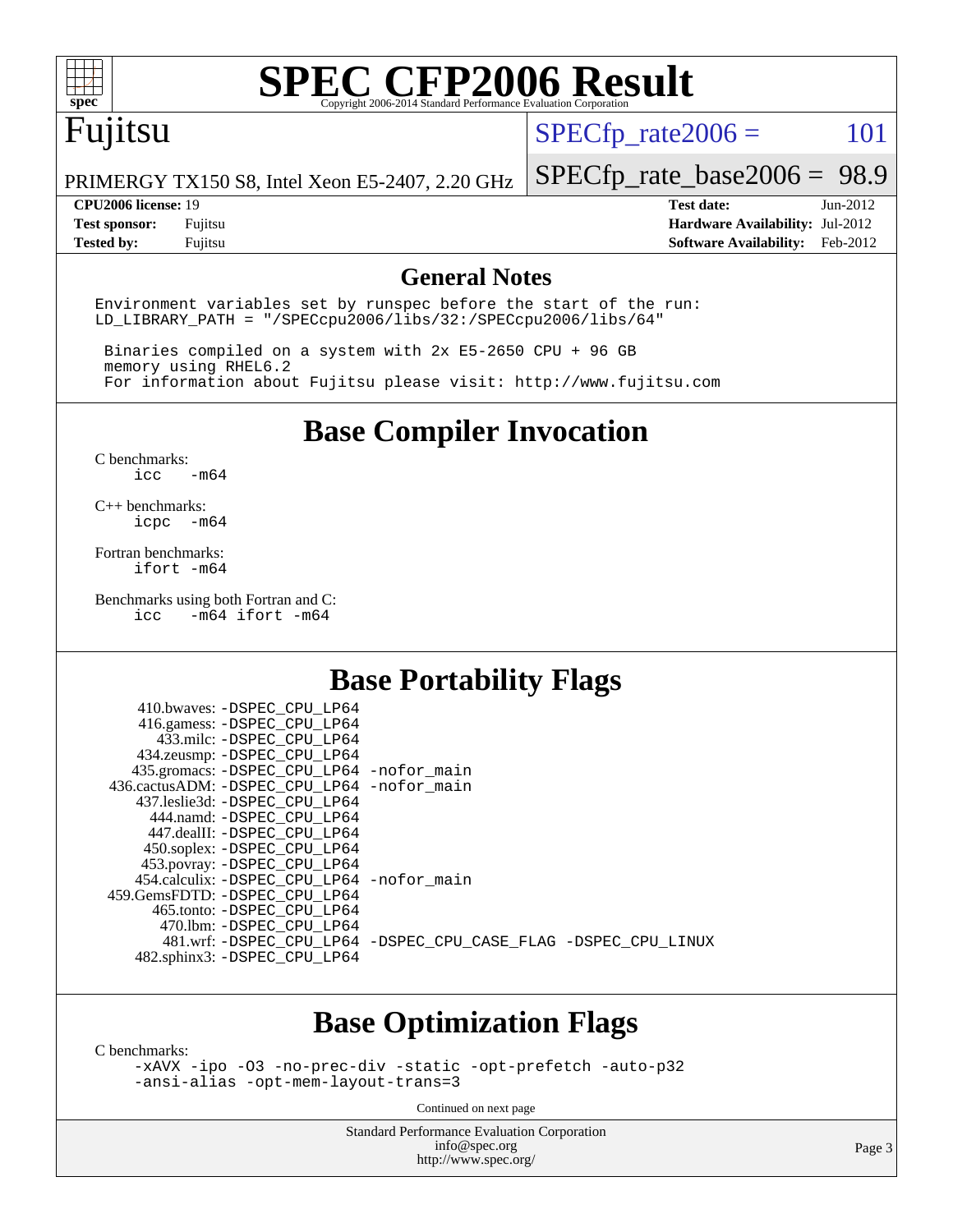

# **[SPEC CFP2006 Result](http://www.spec.org/auto/cpu2006/Docs/result-fields.html#SPECCFP2006Result)**

Fujitsu

 $SPECTp\_rate2006 = 101$ 

PRIMERGY TX150 S8, Intel Xeon E5-2407, 2.20 GHz

[SPECfp\\_rate\\_base2006 =](http://www.spec.org/auto/cpu2006/Docs/result-fields.html#SPECfpratebase2006) 98.9 **[CPU2006 license:](http://www.spec.org/auto/cpu2006/Docs/result-fields.html#CPU2006license)** 19 **[Test date:](http://www.spec.org/auto/cpu2006/Docs/result-fields.html#Testdate)** Jun-2012

**[Test sponsor:](http://www.spec.org/auto/cpu2006/Docs/result-fields.html#Testsponsor)** Fujitsu **[Hardware Availability:](http://www.spec.org/auto/cpu2006/Docs/result-fields.html#HardwareAvailability)** Jul-2012 **[Tested by:](http://www.spec.org/auto/cpu2006/Docs/result-fields.html#Testedby)** Fujitsu **[Software Availability:](http://www.spec.org/auto/cpu2006/Docs/result-fields.html#SoftwareAvailability)** Feb-2012

### **[Base Optimization Flags \(Continued\)](http://www.spec.org/auto/cpu2006/Docs/result-fields.html#BaseOptimizationFlags)**

[C++ benchmarks:](http://www.spec.org/auto/cpu2006/Docs/result-fields.html#CXXbenchmarks) [-xAVX](http://www.spec.org/cpu2006/results/res2012q3/cpu2006-20120810-24090.flags.html#user_CXXbase_f-xAVX) [-ipo](http://www.spec.org/cpu2006/results/res2012q3/cpu2006-20120810-24090.flags.html#user_CXXbase_f-ipo) [-O3](http://www.spec.org/cpu2006/results/res2012q3/cpu2006-20120810-24090.flags.html#user_CXXbase_f-O3) [-no-prec-div](http://www.spec.org/cpu2006/results/res2012q3/cpu2006-20120810-24090.flags.html#user_CXXbase_f-no-prec-div) [-static](http://www.spec.org/cpu2006/results/res2012q3/cpu2006-20120810-24090.flags.html#user_CXXbase_f-static) [-opt-prefetch](http://www.spec.org/cpu2006/results/res2012q3/cpu2006-20120810-24090.flags.html#user_CXXbase_f-opt-prefetch) [-auto-p32](http://www.spec.org/cpu2006/results/res2012q3/cpu2006-20120810-24090.flags.html#user_CXXbase_f-auto-p32) [-ansi-alias](http://www.spec.org/cpu2006/results/res2012q3/cpu2006-20120810-24090.flags.html#user_CXXbase_f-ansi-alias) [-opt-mem-layout-trans=3](http://www.spec.org/cpu2006/results/res2012q3/cpu2006-20120810-24090.flags.html#user_CXXbase_f-opt-mem-layout-trans_a7b82ad4bd7abf52556d4961a2ae94d5)

[Fortran benchmarks](http://www.spec.org/auto/cpu2006/Docs/result-fields.html#Fortranbenchmarks): [-xAVX](http://www.spec.org/cpu2006/results/res2012q3/cpu2006-20120810-24090.flags.html#user_FCbase_f-xAVX) [-ipo](http://www.spec.org/cpu2006/results/res2012q3/cpu2006-20120810-24090.flags.html#user_FCbase_f-ipo) [-O3](http://www.spec.org/cpu2006/results/res2012q3/cpu2006-20120810-24090.flags.html#user_FCbase_f-O3) [-no-prec-div](http://www.spec.org/cpu2006/results/res2012q3/cpu2006-20120810-24090.flags.html#user_FCbase_f-no-prec-div) [-static](http://www.spec.org/cpu2006/results/res2012q3/cpu2006-20120810-24090.flags.html#user_FCbase_f-static) [-opt-prefetch](http://www.spec.org/cpu2006/results/res2012q3/cpu2006-20120810-24090.flags.html#user_FCbase_f-opt-prefetch)

[Benchmarks using both Fortran and C](http://www.spec.org/auto/cpu2006/Docs/result-fields.html#BenchmarksusingbothFortranandC):

[-xAVX](http://www.spec.org/cpu2006/results/res2012q3/cpu2006-20120810-24090.flags.html#user_CC_FCbase_f-xAVX) [-ipo](http://www.spec.org/cpu2006/results/res2012q3/cpu2006-20120810-24090.flags.html#user_CC_FCbase_f-ipo) [-O3](http://www.spec.org/cpu2006/results/res2012q3/cpu2006-20120810-24090.flags.html#user_CC_FCbase_f-O3) [-no-prec-div](http://www.spec.org/cpu2006/results/res2012q3/cpu2006-20120810-24090.flags.html#user_CC_FCbase_f-no-prec-div) [-static](http://www.spec.org/cpu2006/results/res2012q3/cpu2006-20120810-24090.flags.html#user_CC_FCbase_f-static) [-opt-prefetch](http://www.spec.org/cpu2006/results/res2012q3/cpu2006-20120810-24090.flags.html#user_CC_FCbase_f-opt-prefetch) [-auto-p32](http://www.spec.org/cpu2006/results/res2012q3/cpu2006-20120810-24090.flags.html#user_CC_FCbase_f-auto-p32) [-ansi-alias](http://www.spec.org/cpu2006/results/res2012q3/cpu2006-20120810-24090.flags.html#user_CC_FCbase_f-ansi-alias) [-opt-mem-layout-trans=3](http://www.spec.org/cpu2006/results/res2012q3/cpu2006-20120810-24090.flags.html#user_CC_FCbase_f-opt-mem-layout-trans_a7b82ad4bd7abf52556d4961a2ae94d5)

### **[Peak Compiler Invocation](http://www.spec.org/auto/cpu2006/Docs/result-fields.html#PeakCompilerInvocation)**

[C benchmarks](http://www.spec.org/auto/cpu2006/Docs/result-fields.html#Cbenchmarks):  $-m64$ 

[C++ benchmarks:](http://www.spec.org/auto/cpu2006/Docs/result-fields.html#CXXbenchmarks) [icpc -m64](http://www.spec.org/cpu2006/results/res2012q3/cpu2006-20120810-24090.flags.html#user_CXXpeak_intel_icpc_64bit_bedb90c1146cab66620883ef4f41a67e)

[Fortran benchmarks](http://www.spec.org/auto/cpu2006/Docs/result-fields.html#Fortranbenchmarks): [ifort -m64](http://www.spec.org/cpu2006/results/res2012q3/cpu2006-20120810-24090.flags.html#user_FCpeak_intel_ifort_64bit_ee9d0fb25645d0210d97eb0527dcc06e)

[Benchmarks using both Fortran and C](http://www.spec.org/auto/cpu2006/Docs/result-fields.html#BenchmarksusingbothFortranandC):<br>icc -m64 ifort -m64  $-m64$  ifort  $-m64$ 

### **[Peak Portability Flags](http://www.spec.org/auto/cpu2006/Docs/result-fields.html#PeakPortabilityFlags)**

Same as Base Portability Flags

## **[Peak Optimization Flags](http://www.spec.org/auto/cpu2006/Docs/result-fields.html#PeakOptimizationFlags)**

[C benchmarks](http://www.spec.org/auto/cpu2006/Docs/result-fields.html#Cbenchmarks):

```
 433.milc: -xAVX(pass 2) -prof-gen(pass 1) -ipo(pass 2) -O3(pass 2)
        -no-prec-div(pass 2) -prof-use(pass 2) -static -auto-ilp32
        -opt-mem-layout-trans=3
```
 $470.$ lbm: basepeak = yes

 $482$ .sphinx3: basepeak = yes

[C++ benchmarks:](http://www.spec.org/auto/cpu2006/Docs/result-fields.html#CXXbenchmarks)

Continued on next page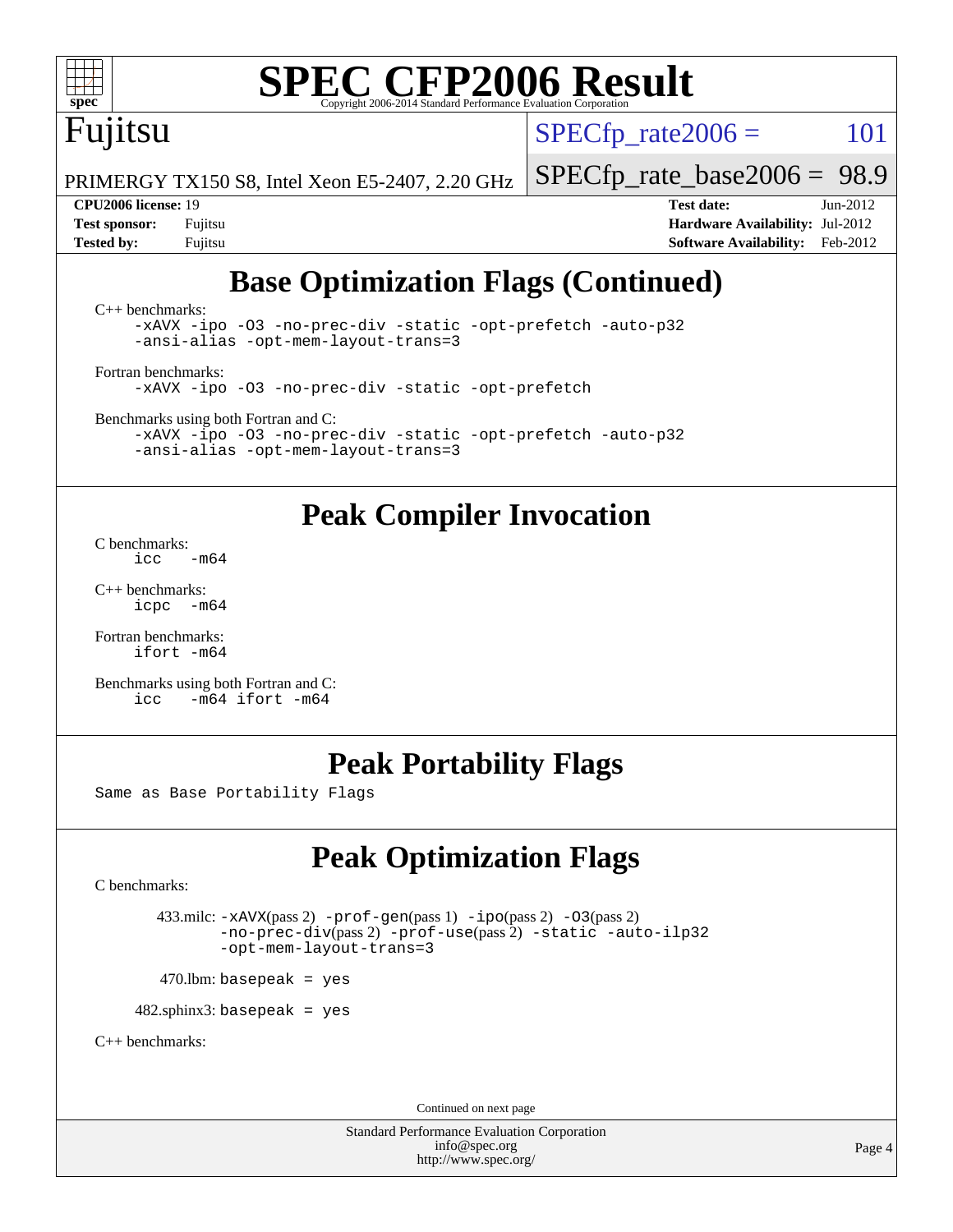

# **[SPEC CFP2006 Result](http://www.spec.org/auto/cpu2006/Docs/result-fields.html#SPECCFP2006Result)**

Fujitsu

 $SPECTp\_rate2006 = 101$ 

[SPECfp\\_rate\\_base2006 =](http://www.spec.org/auto/cpu2006/Docs/result-fields.html#SPECfpratebase2006) 98.9

PRIMERGY TX150 S8, Intel Xeon E5-2407, 2.20 GHz

**[Tested by:](http://www.spec.org/auto/cpu2006/Docs/result-fields.html#Testedby)** Fujitsu **[Software Availability:](http://www.spec.org/auto/cpu2006/Docs/result-fields.html#SoftwareAvailability)** Feb-2012

**[CPU2006 license:](http://www.spec.org/auto/cpu2006/Docs/result-fields.html#CPU2006license)** 19 **[Test date:](http://www.spec.org/auto/cpu2006/Docs/result-fields.html#Testdate)** Jun-2012 **[Test sponsor:](http://www.spec.org/auto/cpu2006/Docs/result-fields.html#Testsponsor)** Fujitsu **[Hardware Availability:](http://www.spec.org/auto/cpu2006/Docs/result-fields.html#HardwareAvailability)** Jul-2012

## **[Peak Optimization Flags \(Continued\)](http://www.spec.org/auto/cpu2006/Docs/result-fields.html#PeakOptimizationFlags)**

```
Standard Performance Evaluation Corporation
                                               info@spec.org
                                             http://www.spec.org/
                                                                                                      Page 5
          444.namd: -xAVX(pass 2) -prof-gen(pass 1) -ppo(pass 2) -03(pass 2)
                   -no-prec-div(pass 2) -prof-use(pass 2) -fno-alias
                   -auto-ilp32
           447.dealII: basepeak = yes
          450.soplex: basepeak = yes
          453.povray: -xAVX(pass 2) -prof-gen(pass 1) -ipo(pass 2) -O3(pass 2)
                   -no-prec-div(pass 2) -prof-use(pass 2) -unroll4 -ansi-alias
   Fortran benchmarks: 
        410.bwaves: basepeak = yes416.gamess: -xAVX(pass 2) -prof-gen(pass 1) -ipo(pass 2) -O3(pass 2)
                   -no-prec-div(pass 2) -prof-use(pass 2) -unroll2
                   -inline-level=0 -scalar-rep- -static
         434.zeusmp: basepeak = yes
         437.leslie3d: basepeak = yes
     459.GemsFDTD: basepeak = yes
           465.tonto: -xAVX(pass 2) -prof-gen(pass 1) -ipo(pass 2) -O3(pass 2)
                   -no-prec-div(pass 2) -prof-use(pass 2) -unroll4 -auto
                   -inline-calloc -opt-malloc-options=3
   Benchmarks using both Fortran and C: 
        435.gromacs: -xSSE4.2 -ipo -O3 -no-prec-div -static -opt-prefetch
                   -auto-p32 -ansi-alias -opt-mem-layout-trans=3
    436.cactusADM: basepeak = yes 454.calculix: -xAVX -ipo -O3 -no-prec-div -static -auto-ilp32
                   -opt-mem-layout-trans=3
             481.wrf: Same as 454.calculix
                         The flags files that were used to format this result can be browsed at
http://www.spec.org/cpu2006/flags/Intel-ic12.1-official-linux64.20111122.html
http://www.spec.org/cpu2006/flags/Fujitsu-Platform.20120320.html
                             You can also download the XML flags sources by saving the following links:
http://www.spec.org/cpu2006/flags/Intel-ic12.1-official-linux64.20111122.xml
http://www.spec.org/cpu2006/flags/Fujitsu-Platform.20120320.xml
```